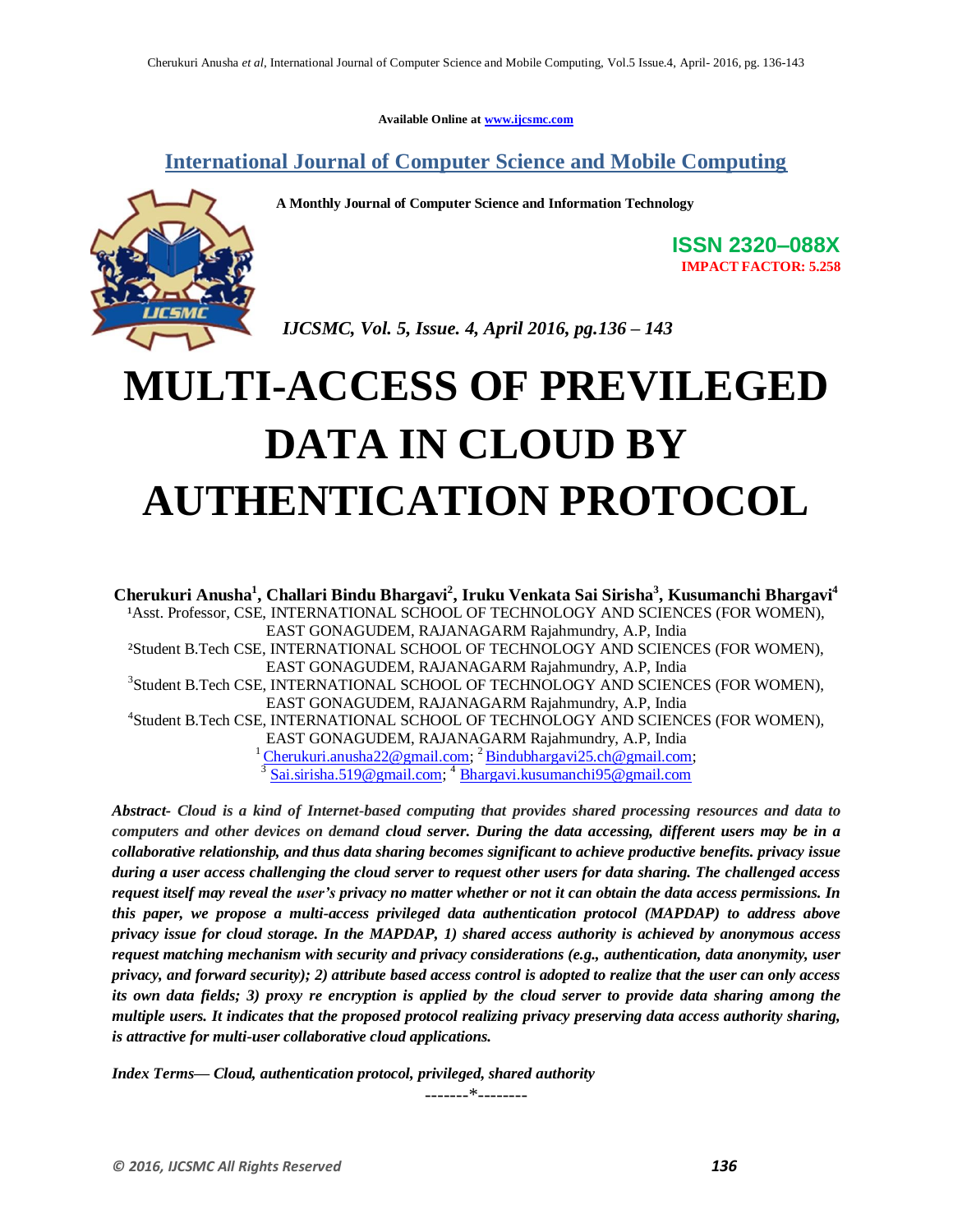#### **1. INTRODUCTION**

Cloud computing is a promising information technology architecture for both enterprises and individuals. It launches an attractive data storage and interactive paradigm with obvious advantages, including on-demand self-services, ubiquitous network access, and location independent resource pooling[1]. Recent studies have been worked to promote the cloud computing evolve towards the internet of services [2], [3]. Subsequently, security and privacy issues are becoming key concerns with the increasing popularity of cloud services. Conventional security approaches mainly focus on the strong authentication to remote user can access its own data in on-demand mode. Along with the diversity of the application requirements, users may want to access and share each other's authorized data fields to achieve productive benefits, which brings new security and privacy challenges for the cloud storage.

In this each group owns its users which are permitted to access the authorized data fields, and different users own relatively independent access authorities. It means that any two users from diverse groups should access different data fields of the same file. In cloud environment security protocol follow some requirements1) Authentication: a legal user can access its own data fields, only the authorized partial or entire data fields can be identified by the legal user, and any forged or tampered data fields cannot deceive the legal user. 2) Data anonymity: any irrelevant entity cannot recognize the exchanged data and communication state even it intercepts the exchanged messages via an open channel. 3) User privacy: any irrelevant entity cannot know or guess a user's access desire, which represents a user's interest in another user's authorized data fields. If and only if the both users have mutual interests in each other's authorized data fields, the cloud server will inform the two users to realize the access permission sharing. 4) Forward security: any adversary cannot correlate two communication sessions to derive the prior interrogations according to the currently captured messages.

Researchers have been worked to strengthen security protection and privacy preservation in cloud applications, and there are various cryptographic algorithms to address potential security and privacy problems, including security architectures [4], [5], data possession protocols [6], [7], data public auditing protocols [8]–[10].

In this paper, we address the privacy issue to propose a multi access privileged data authentication protocol (MAPDAP) to address above privacy issue for cloud storage. In the MAPDAP for cloud data storage, which realizes authentication and authorization without compromising a user's private information. The main contributions are follows. 1) Identify a new privacy challenge in cloud storage, and address a subtle privacy issue during a user challenging the cloud server for data sharing,

2) Propose an authentication protocol to enhance a user's access request related privacy, and the shared access authority is achieved by anonymous access request matching mechanism.

3) Apply cipher text-policy attribute based access control to realize that a user can reliably access its own data fields, and adopt the proxy re-encryption to provide temp authorized data sharing among multiple users.

The remainder of the paper is organized as follows. Section 2 introduces related works. Section 3 introduces the system model, and Section 4 presents the proposed authentication protocol. Section 5 mention conclusion.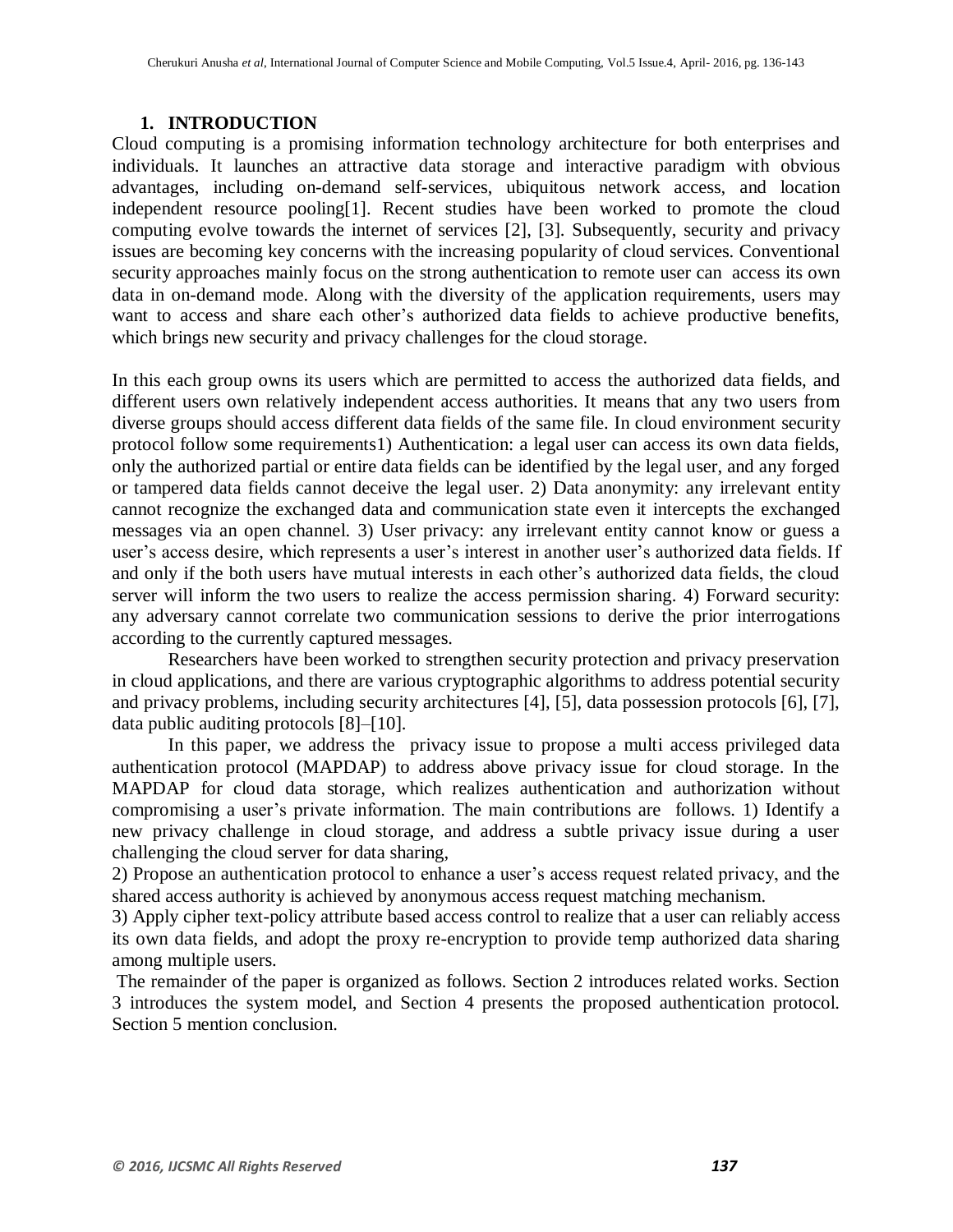## **2. RELATED WORK**

Dunning *et al.* [11] proposed an anonymous ID assignment based data sharing algorithm (AIDA) for multiparty oriented cloud and distributed computing systems. In the AIDA, an integer data sharing algorithm is designed on top of secure sum data mining operation, and adopts a variable and unbounded number of iterations for anonymous assignment. Specifically, Newton's identities and Sturm's theorem are used for the data mining, a distributed solution of certain polynomials over finite fields enhances the algorithm scalability, and Markov chain representations are used to determine statistics on the required number of iterations.

Liu *et al.* [12] proposed a multi-owner data sharing secure scheme (Mona) for dynamic groups in the cloud [3] applications. The Mona aims to realize that a user can securely share its data with other users via the un trusted cloud server, and can efficiently support dynamic group interaction.

Grzonkowsk*et al.* [13] proposed a zero-knowledge proof (ZKP) based authentication scheme for sharing cloud services. Based on the social home networks, a user centric approach is applied to enable the sharing of personalized content and sophisticated network-based services via TCP/IP infrastructures, in which a trusted third party is introduced for decentralized interactions, the cloud resources, and the data owners' real identities can only be revealed by the group manager for dispute arbitration. It indicates the storage overhead and encryption computation cost are independent with the amount of the users.



Fig 1 : The Cloud Storage System Model

The above mentioned works, various security issues are addressed. However, a user's subtle access request related privacy problem caused by data accessing and data sharing has not been studied yet in the literature. Here, we identify a new privacy challenge, and propose a protocol not only focusing on authentication to realize the valid data accessing, but also considering authorization to provide the privileged access authority sharing.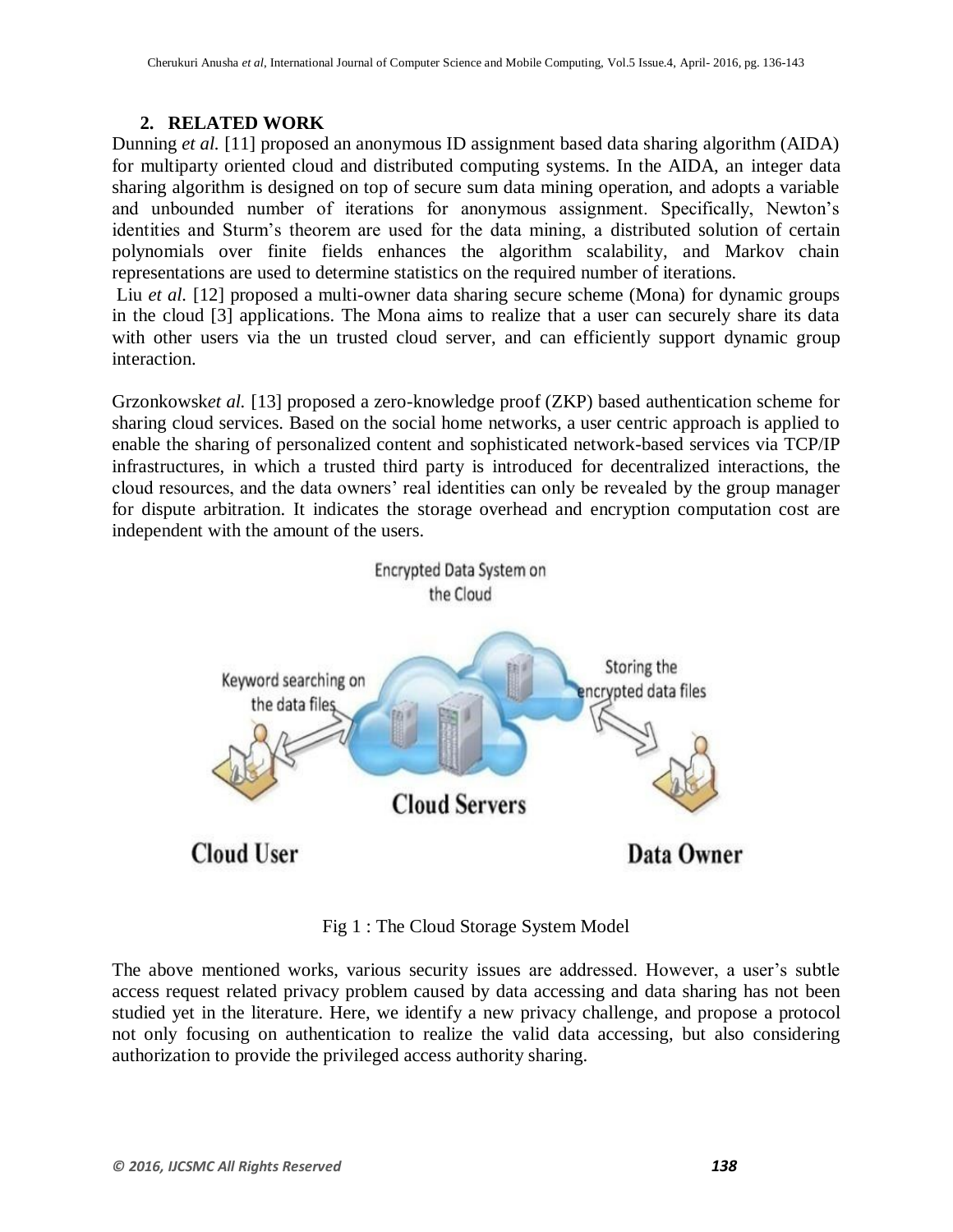#### **3. SYSTEM MODEL**

Fig. 1 illustrates a system model for the cloud storage architecture, which includes three main network entities: users (*Ux*), a cloud server (*S*), and a trusted third party.

*• User:* an individual or group entity, which owns its data stored in the cloud for online data storage and computing. Different users may be affiliated with a common organization, and are assigned with independent authorities on certain data fields.

• *Cloud server:* an entity, which is managed by a particular cloud service provider or cloud application operator to provide data storage and computing services. The cloud server is regarded as an entity with unrestricted storage and computational resources.

*• Trusted third party:* an optional and neutral entity, which has advanced capabilities on behalf of the users, to perform data public auditing and dispute arbitration.

In the cloud storage, a user remotely stores its data via online infrastructures, flat forms, or software for cloud services, which are operated in the distributed, parallel, and cooperative modes. During cloud data accessing, the user autonomously interacts with the cloud server without external interferences, and is assigned with the full and independent authority on its own data fields. It is necessary to guarantee that the users' outsourced data cannot be unauthorized accessed by other users, and is of critical importance to ensure the private information during the users' data access challenges. In some scenarios, there are multiple users in a system (e.g., supply chain management), and the users could have different affiliation attributes from different interest groups.

#### **4. MULTI-ACCESS PRIVILEGED DATA AUTHENTICATION PROTOCOL**

The cloud storage system includes a cloud server *S*, and users  $\{Ux\}$  ( $x = \{1, \ldots, m\}$ ,  $m \in \mathbb{N}$ ). The corresponding *Ua* and *Ub* are two users, which have independent access authorities on their own data fields. It means that a user has an access permission for particular data fields stored by *S*, and the user cannot exceed its authority access to obtain other users' data fields. Here, we consider *S* and *{Ua*, *Ub}* to present the protocol phases for data access control and access authority sharing with enhanced privacy considerations. The main notations are introduced.

| Notation  | Description                        |
|-----------|------------------------------------|
| S, Ux     | The cloud server, and a user       |
|           | (i.e., cloud data owner).          |
| PIDUx     | pseudorandom                       |
| $Ux$ 's   | identifier(pseudonym).             |
| TUx TUy's | identity token that is assigned by |
|           | S.                                 |
| sidSx,    | session<br>The<br>pseudorandom     |
| sidUx     | identifier of $S$ , $Ux$ .         |

| <b>TABLE 1</b>   |  |
|------------------|--|
| <b>Notations</b> |  |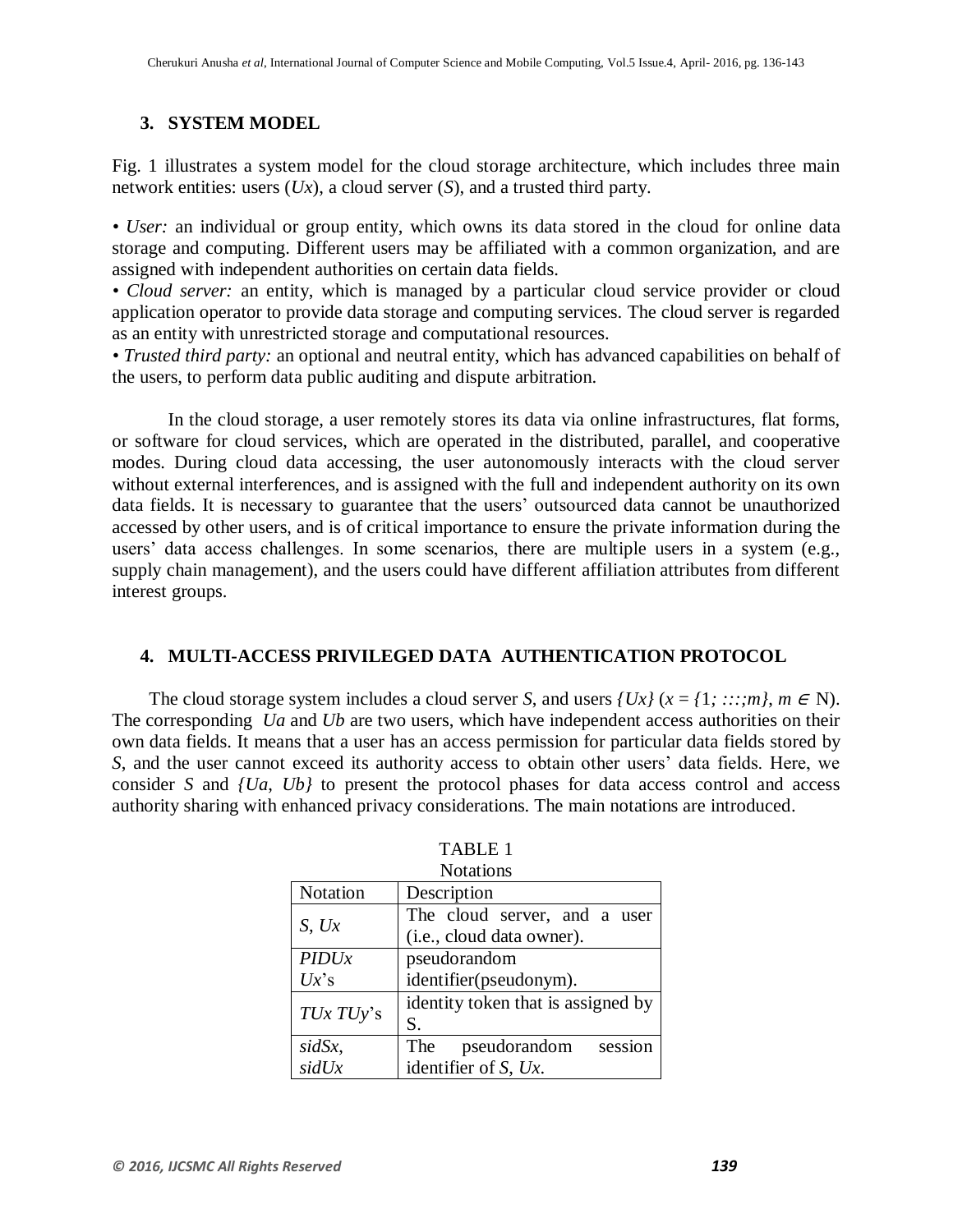| I, J, K, rUx             | The randomly generated              |
|--------------------------|-------------------------------------|
|                          | numbers R $Uy$ , $Ux$               |
| RUy<br>RUx               | The access request pointer that     |
|                          | represents $Ux$ 's access desire on |
|                          | $Uy$ 's data fields.                |
| $DUx, \_DUx$<br>$Ux$ 's  | own authorized data fields, and     |
|                          | $Ux$ 's temp authorized data        |
|                          | fields.                             |
| $A Ux$ , $L Ux$ ,<br>PUx | The data attribute access list, re- |
|                          | structure data access list, and     |
|                          | data access policy.                 |
| $fmpk=mskg$              | The pair wise master public/        |
|                          | privacy keys.                       |
| $fpk = skg$              | The pairwise public/privacy         |
|                          | keys.                               |
| $kUx$ , $kUx$            | The aggregated keys, and the re-    |
|                          | encryption keys.                    |
| Vl                       | The locally computed value V        |
|                          | according to the same algorithm.    |
| $CSx$ , $CUx$            | The ciphertexts.                    |
|                          |                                     |
| FSx<br>(x;               | The defined polynomial owned        |
| $PUx$ )                  | by S.                               |
| FUx                      | The defined polynomial owned        |
| (x;LUx)                  | by $Ux$ .                           |

{Ua, Ub} respectively generate the session identifiers *{sidUa* , *sidUb }*, extract the identity tokens  ${T_{U_a}$ ,  $T_{U_b}}$ , and transmits  $\{sid_{U_a}||T_{U_a}$ , sid $U_b||T_{U_b}$  to *S* as an access query to initiate a new session. Accordingly, we take the interactions of *Ua* and *S* as an example to introduce the following authentication phase. Upon receiving *Ua*'s challenge, *S* first generates a session identifier *sidSa* , and establishes the master public key *mpk* = (*gi, h, hi,*BG*, e*(*g, h*)*,H*) and master privacy key  $msk = (1, g)$ . *S* randomly chooses  $I \in \mathbb{Z}q$ , and computes  $gi = gai$  and  $h^i = h^{ai-1}$  ( $i =$ *{*1*…n}* ∈ Z<sup>\*</sup>). *S* randomly chooses  $v ∈ {0, 1}^*$ , and extracts *Ua*'s access authority policy  $P_{Ua} =$ [*pij*  $]n \times m$  (*pij*  $\in$  {0,1}), and *Ua* are assigned with the access authority on its own data fields *DUa* within *PUa* 's permission. *S* further defines a polynomial *FSa*  $(x, P_{Ua})$  according to  $P_{Ua}$  and  $L_{Ua}$ .

function 
$$
FSa(x, P_{Ua})
$$
  
\n{  
\nfor (i= 1, i < n, i++)  
\n{  
\nfor (j=1, j < m, j++)  
\n $x=(x + i^*j^*H(L_{Ua}))^{**}pij$ }}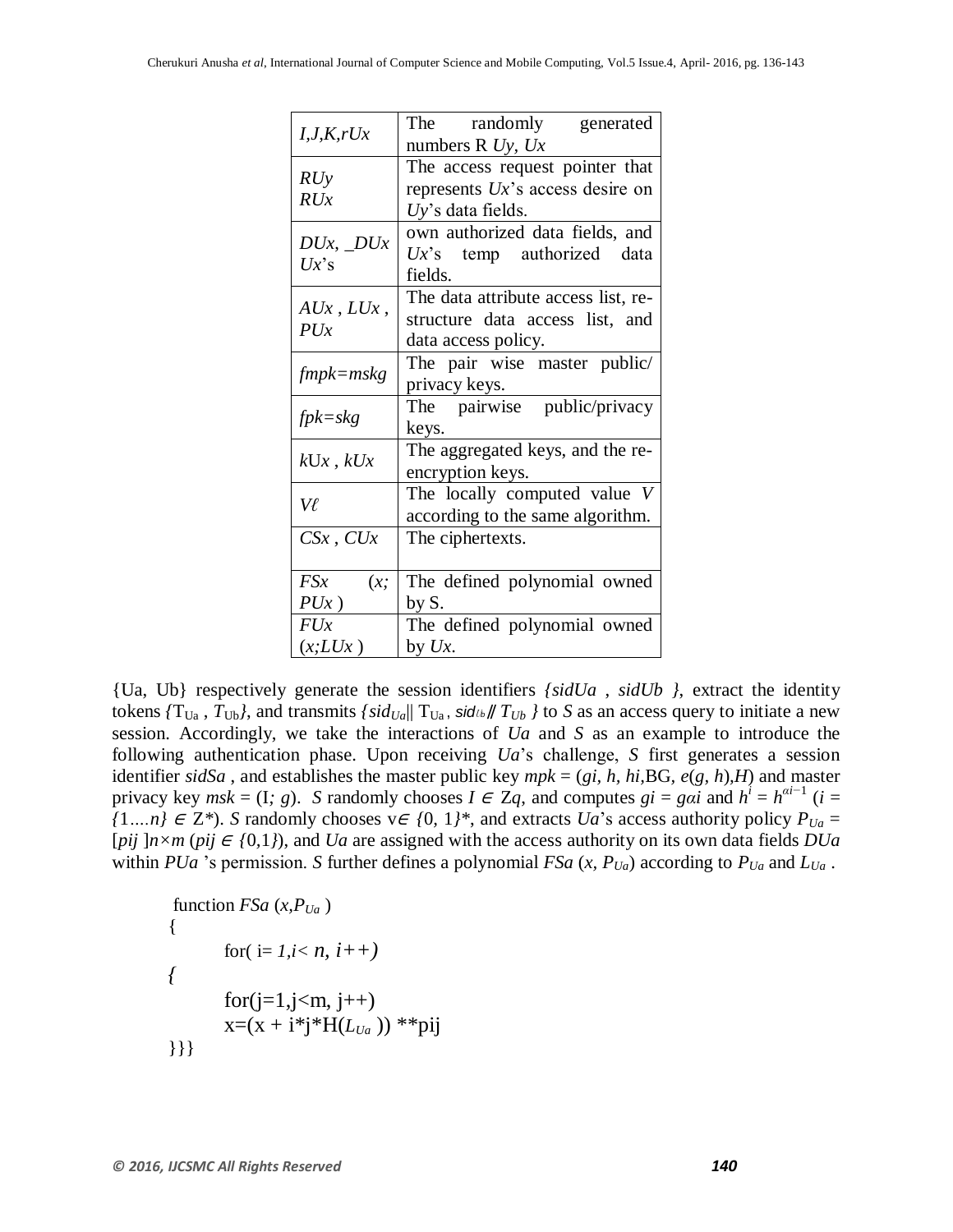### **4.1 {Ua, Ub}'s DATA ACCESS CONTROL**

*U<sub>a</sub>* first extracts it data attribute access list  $A_{U_a} = [a_{ij}] (a_{ij} \in \{0; 1\}, a_{ij} \leq p_{ij})$  to restructure an access list  $L_{Ua} = [l_{ij}]_{n \times m}$  for  $l_{ij} = p_{ij} - a_{ij}$ .  $U_a$  also defines a polynomial  $F_{Ua}$  (x,  $L_{Ua}$ ) according to *LUa* and *TUa*

```
function FSa(x, P_{Ua}){
       for( i=1, i < n, i++){
       for(j=1, j\le m, m++)x=(x + i^*i^*H(L_{Ua})) **pij
}}}
```
# **4.2. {Ua, Ub}'s ACCESS REQUEST MATCHING AND DATA ACCESS AUTHORITY SHARING**

When receiving the ciphertexts  ${C_{Ua}}$ ,  ${C_{Ub}}$  within an allowable time interval, and *S* extracts  ${PID_{Ua}}$ ,  ${PID_{Ub}}$  to derive the access requests  ${RU_{ba}}$ ,  ${RU_{ab}}$ .

 $RU_{ba} = H(sidSa || PID<sub>U</sub>a) + MUa0$  $RU<sub>ab</sub>= H(sidSa || PID<sub>Ub</sub>) + MUb0$ 

S checks the above mentioned requests with memory request functions MUa0, MUb0 of both Ua and Ub *d*esires to access each other's authorized data, and to share its authorized data fields each other. *S* extracts the keys values and re-encrypted the memory functions MU'a0 ,MU'b0 give the chance to read the data in cloud systems.

#### **5. CONCLUSION**

Data accessing has become a challenging issue in cloud storage systems. Some techniques have been proposed to achieve the secure data access control in a multi authority cloud storage system. MAPDAP must be designed with sufficient resistance. MAPDAP issues are mainly related to the security policies provided to the users accessing the uploaded data, and the technique must specify their own defined security In this work, we have finds a new privacy challenge during data accessing in the cloud computing to achieve privileged access authority sharing. Authentication is established to guarantee data confidentiality and data integrity.

#### **REFERENCES**

[1] P. Mell and T. Grance, "Draft NIST Working Definition of Cloud Computing," National Institute of Standards and Technology, USA, 2009.

[2] A. Mishra, R. Jain, and A. Durresi, "Cloud Computing: Networking and Communication Challenges," *IEEE Communications Magazine*, vol. 50, no. 9, pp, 24-25, 2012.

[3] R. Moreno-Vozmediano, R. S. Montero, and I. M. Llorente, "Key Challenges in Cloud Computing to Enable the Future Internet of Services," *IEEE Internet Computing*, [online] ieeexplore.ieee.org/stamp/stamp.jsp?tp=&arnumber=6203493, 2012.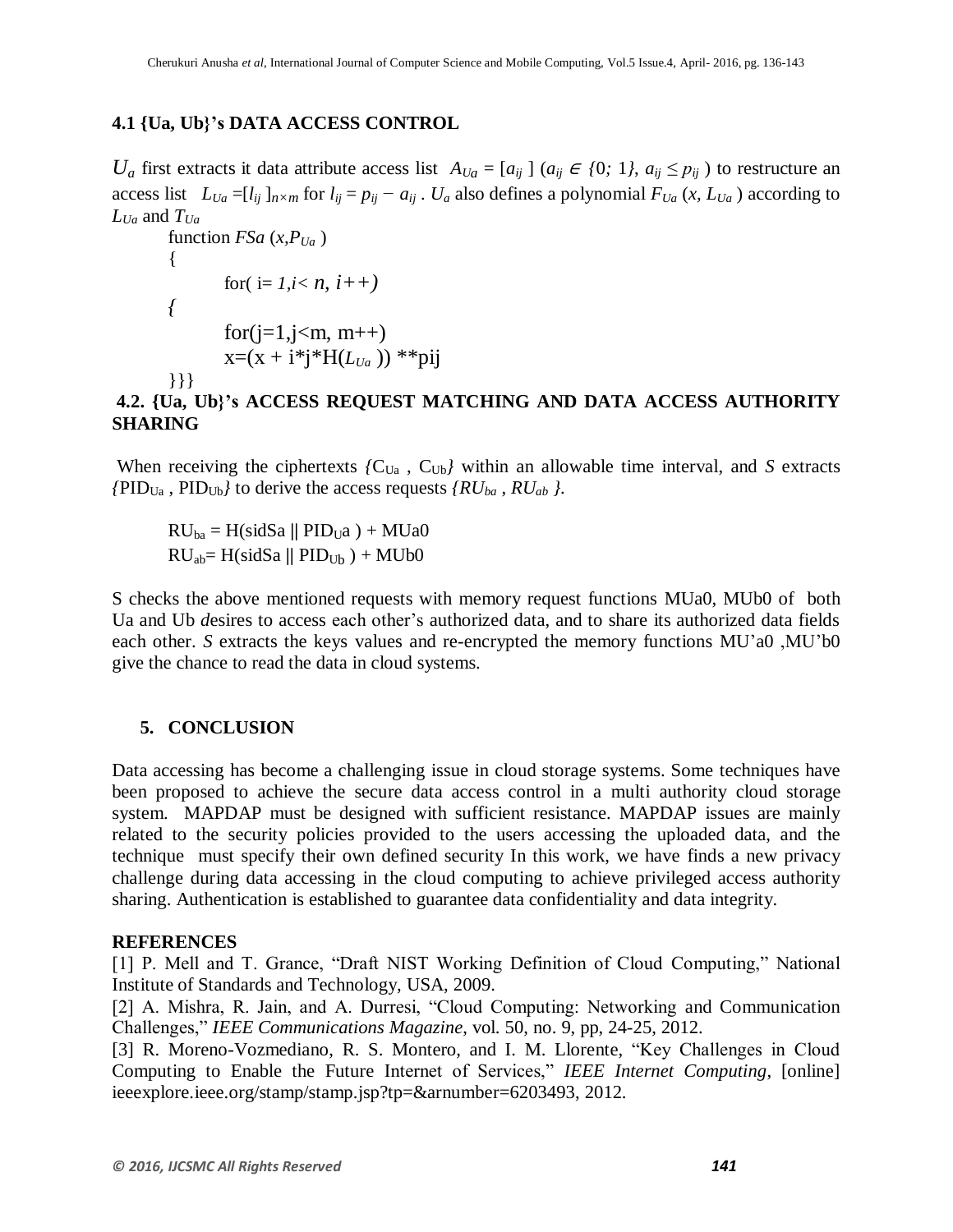[4] K. Hwang and D. Li, "Trusted Cloud Computing with Secure Resources and Data Coloring," *IEEE Internet Computing*, vol. 14, no. 5, pp. 14-22, 2010.

[5] J. Chen, Y. Wang, and X. Wang, "On-Demand Security Architecture for Cloud Computing," *Computer*, vol. 45, no. 7, pp. 73-78, 2012.

[6] Y. Zhu, H. Hu, G. Ahn, and M. Yu, "Cooperative Provable Data Possession for Integrity Verification in Multi-cloud Storage," *IEEE Transactions on Parallel and Distributed Systems*, vol. 23, no, 12, pp. 2231-2244, 2012.

[7] H. Wang, "Proxy Provable Data Possession in Public Clouds," *IEEE Transactions on Services Computing*, [online] ieeexplore. ieee.org/stamp/stamp.jsp?tp=&arnumber=6357181, 2012.

[8] K. Yang and X. Jia, "An Efficient and Secure Dynamic Auditing Protocol for Data Storage in Cloud Computing," *IEEE Transactions on Parallel and Distributed Systems*, [online] ieeexplore. ieee.org/stamp/stamp.jsp?tp=&arnumber=6311398, 2012.

[9] Q. Wang, C. Wang, K. Ren, W. Lou, and J. Li, "Enabling Public Auditability and Data Dynamics for Storage Security in Cloud Computing," *IEEE Transactions on Parallel and Distributed Systems*, vol. 22, no. 5, pp. 847-859, 2011.

[10] C. Wang, K. Ren, W. Lou, J. Lou, "Toward Publicly Auditable Secure Cloud Data Storage Services," *IEEE Network*, vol. 24, no. 4, pp. 19-24, 2010.

[11] L. A. Dunning and R. Kresman, "Privacy Preserving Data Sharing With Anonymous ID Assignment," *IEEE Transactions on Information Forensics and Security*, vol. 8, no. 2, pp. 402- 413, 2013.

[12] X. Liu, Y. Zhang, B. Wang, and J. Yan, "Mona: Secure Multi- Owner Data Sharing for Dynamic Groups in the Cloud," *IEEE Transactions on Parallel and Distributed Systems*, [online] ieeexplore. ieee.org/stamp/stamp.jsp?tp=&arnumber=6374615, 2012.

[13] S. Grzonkowski and P. M. Corcoran, "Sharing Cloud Services: User Authentication for Social Enhancement of Home Networking,"*IEEE Transactions on Consumer Electronics*, vol. 57, no. 3, pp. 1424-1432, 2011.

[14] M. Nabeel, N. Shang and E. Bertino, "Privacy Preserving Policy Based Content Sharing in Public Clouds," *IEEE Transactions on Knowledge and Data Engineering*, [online] ieeexplore. ieee.org/stamp/stamp.jsp?tp=&arnumber=6298891, 2012.

[15] C. Wang, Q. Wang, K. Ren, N. Cao, and W. Lou, "Toward Secure and Dependable Storage Services in Cloud Computing," *IEEE Transactions on Services Computing*, vol. 5, no. 2, pp. 220-232, 2012.

[16] S. Sundareswaran, A. C. Squicciarini, and D. Lin, "Ensuring Distributed Accountability for Data Sharing in the Cloud," *IEEE Transactions on Dependable and Secure Computing*, vol. 9, no. 4, pp.556-568, 2012.